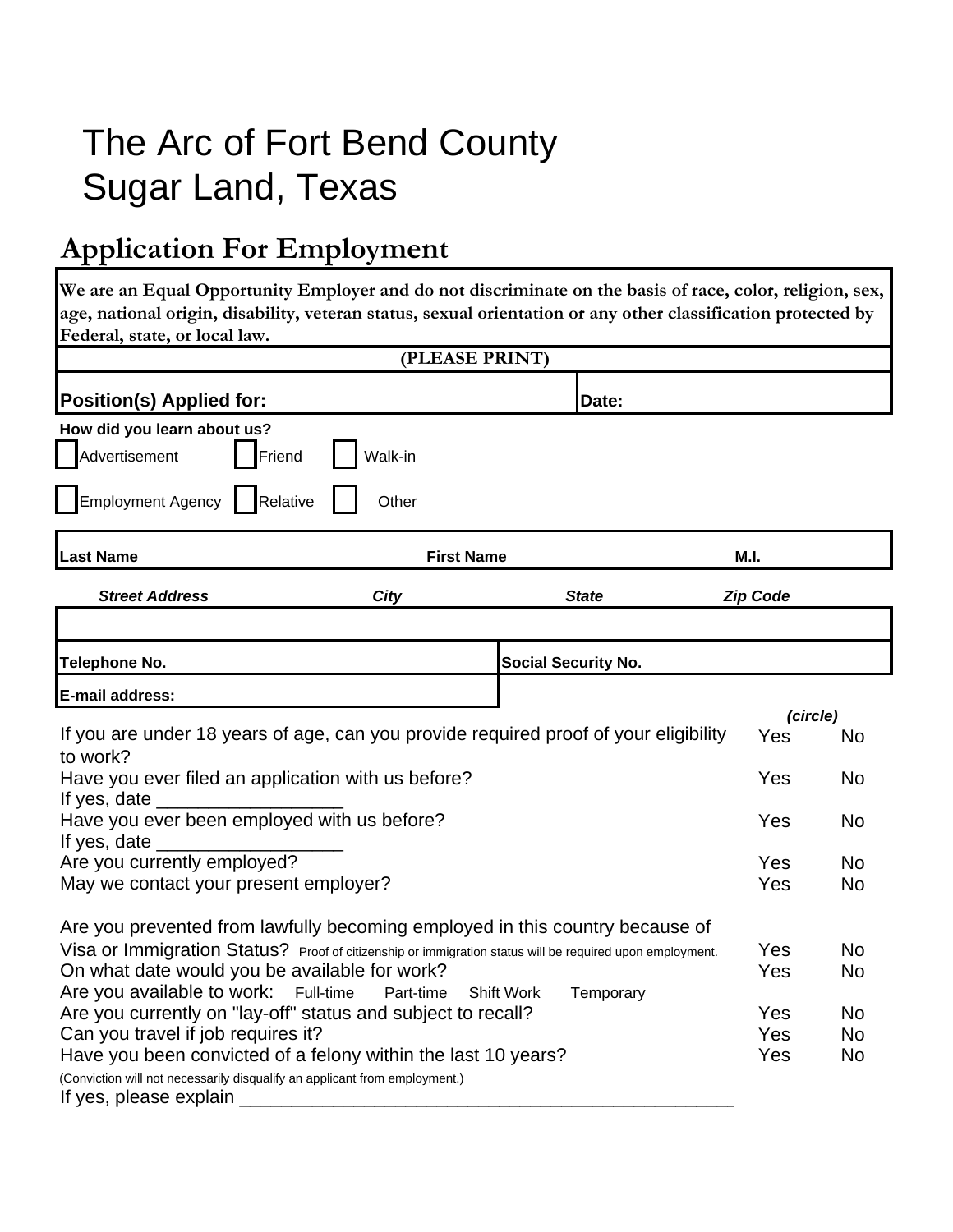#### **Education**

|                                                                                                            | <b>Elementary School</b> |   |   | <b>High School</b> |   |    | Undergraduate<br>College/University |    |   | Graduate/<br>Professional |   |   |   |   |   |   |
|------------------------------------------------------------------------------------------------------------|--------------------------|---|---|--------------------|---|----|-------------------------------------|----|---|---------------------------|---|---|---|---|---|---|
| School Name and<br>Location                                                                                |                          |   |   |                    |   |    |                                     |    |   |                           |   |   |   |   |   |   |
| <b>Years Completed</b>                                                                                     | 4                        | 5 | 6 | 8                  | 9 | 10 | 11                                  | 12 | 1 | 2                         | 3 | 4 | 4 | 2 | 3 | 4 |
| Diploma/Degree                                                                                             |                          |   |   |                    |   |    |                                     |    |   |                           |   |   |   |   |   |   |
| <b>Describe Course of Study</b>                                                                            |                          |   |   |                    |   |    |                                     |    |   |                           |   |   |   |   |   |   |
| Describe any<br>specialized training,<br>apprenticeship,<br>skills or extra-<br>curricular activites.      |                          |   |   |                    |   |    |                                     |    |   |                           |   |   |   |   |   |   |
| Describe any honors<br>you have received                                                                   |                          |   |   |                    |   |    |                                     |    |   |                           |   |   |   |   |   |   |
| State any additional<br>information you feel may<br>be helpful to us in<br>considering your<br>application |                          |   |   |                    |   |    |                                     |    |   |                           |   |   |   |   |   |   |

| Indicate any foreign languages you can speak, read and/or write. |                               |  |  |  |  |  |  |  |  |  |
|------------------------------------------------------------------|-------------------------------|--|--|--|--|--|--|--|--|--|
|                                                                  | Fair<br>Good<br><b>Fluent</b> |  |  |  |  |  |  |  |  |  |
| Speak                                                            |                               |  |  |  |  |  |  |  |  |  |
| Read                                                             |                               |  |  |  |  |  |  |  |  |  |
| Write                                                            |                               |  |  |  |  |  |  |  |  |  |

#### List professional, trade, business or civic activities and offices held.

You may exclude memberships which would reveal sex, race, religion, national origin, age, ancestry, disability, or other protected status.

### **References**

Give name, address and telephone number of three references who are professional acquaintenances and not related to you:

2. 3.

1.

|  | Have you ever had any job-related training in the United States military? | Yes | No |
|--|---------------------------------------------------------------------------|-----|----|
|  |                                                                           |     |    |

If yes, please describe

| Are you able to perform the essential functions of the job you are applying for? | Yes | No |
|----------------------------------------------------------------------------------|-----|----|
| Page 2                                                                           |     |    |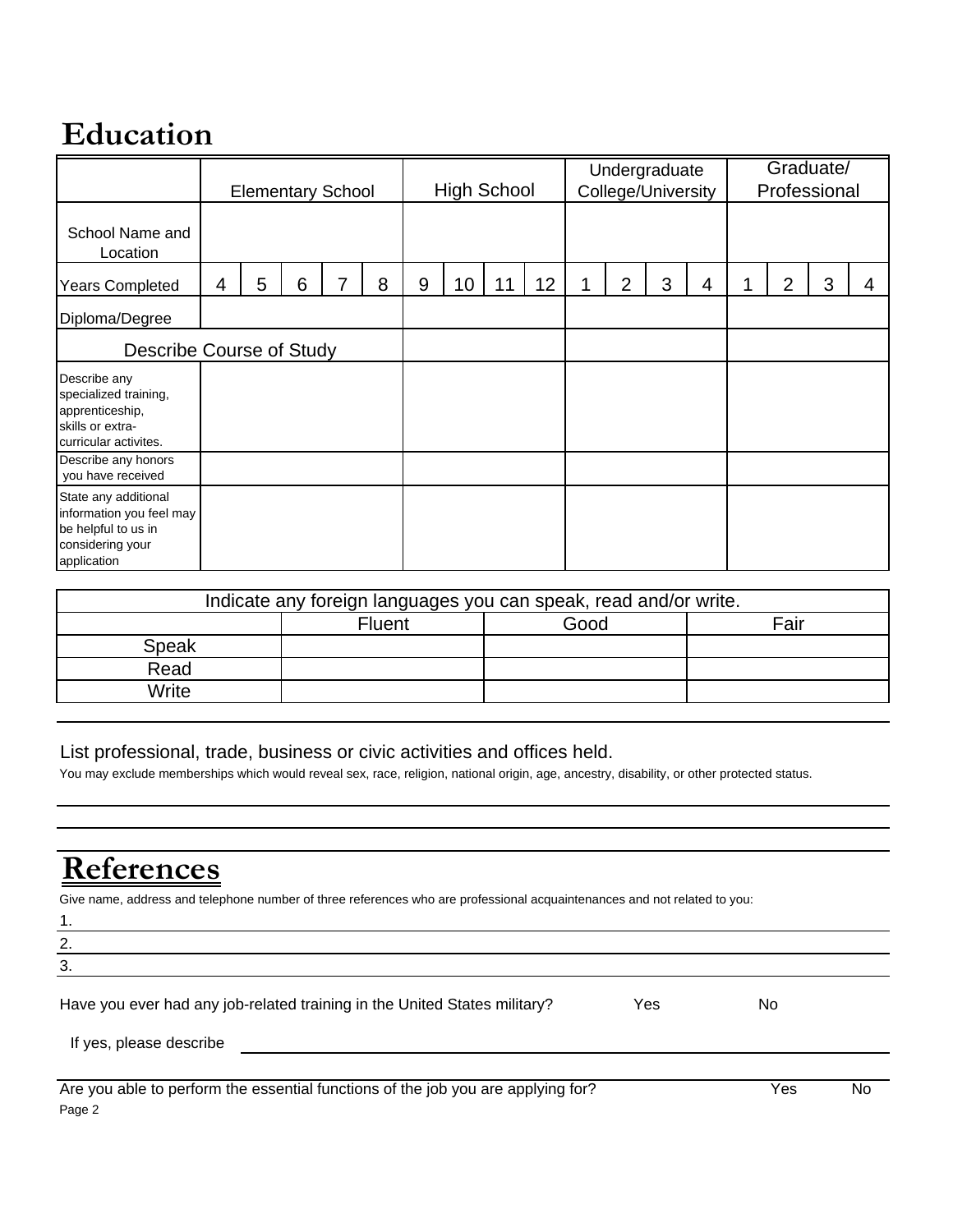# **Employment Experience**

Begin with your present or most recent job. Include any job-related military service assignments and volunteer activities. You may exclude organizations which indicated race, color, religion, gender, national origin, disability or other protected status.

| aloability of other protoctoa otatao.<br>Employer |            | Dates Employed     | <b>Work Performed</b>     |                       |
|---------------------------------------------------|------------|--------------------|---------------------------|-----------------------|
|                                                   |            | From               | To                        |                       |
| <b>Address</b>                                    |            |                    |                           |                       |
| Telephone Number(s)                               |            | Hourly Rate/Salary |                           |                       |
|                                                   |            | <b>Start</b>       | End                       |                       |
| Job Title                                         | Supervisor |                    |                           |                       |
| Reason for leaving:                               |            |                    |                           |                       |
| Employer                                          |            |                    | Dates Employed            | <b>Work Performed</b> |
|                                                   |            | From               | $\overline{10}$           |                       |
| <b>Address</b>                                    |            |                    |                           |                       |
| Telephone Number(s)                               |            |                    | <b>Hourly Rate/Salary</b> |                       |
|                                                   |            | <b>Start</b>       | End                       |                       |
| Job Title                                         | Supervisor |                    |                           |                       |
| Reason for leaving:                               |            |                    |                           |                       |
| Employer                                          |            |                    | Dates Employed            | <b>Work Performed</b> |
|                                                   |            | From               | $\overline{\mathsf{T}}$ o |                       |
| <b>Address</b>                                    |            |                    |                           |                       |
| Telephone Number(s)                               |            |                    | <b>Hourly Rate/Salary</b> |                       |
|                                                   |            | <b>Start</b>       | End                       |                       |
| Job Title                                         | Supervisor |                    |                           |                       |
| Reason for leaving:                               |            |                    |                           |                       |
| Employer                                          |            |                    | Dates Employed            | <b>Work Performed</b> |
|                                                   |            | From               | To                        |                       |
| <b>Address</b>                                    |            |                    |                           |                       |
| Telephone Number(s)                               |            |                    | <b>Hourly Rate/Salary</b> |                       |
|                                                   |            | <b>Start</b>       | End                       |                       |
| Job Title                                         | Supervisor |                    |                           |                       |
| Reason for leaving:                               |            |                    |                           |                       |
| $\overline{\mathbf{r}}$ .                         |            |                    |                           |                       |

If you need additional space, please continue on a separate sheet of paper.

#### **Special Skills and Qualifications - List industry specific certifications**

Summarize special job-related skills and qualifications acquired from employment or other experience.